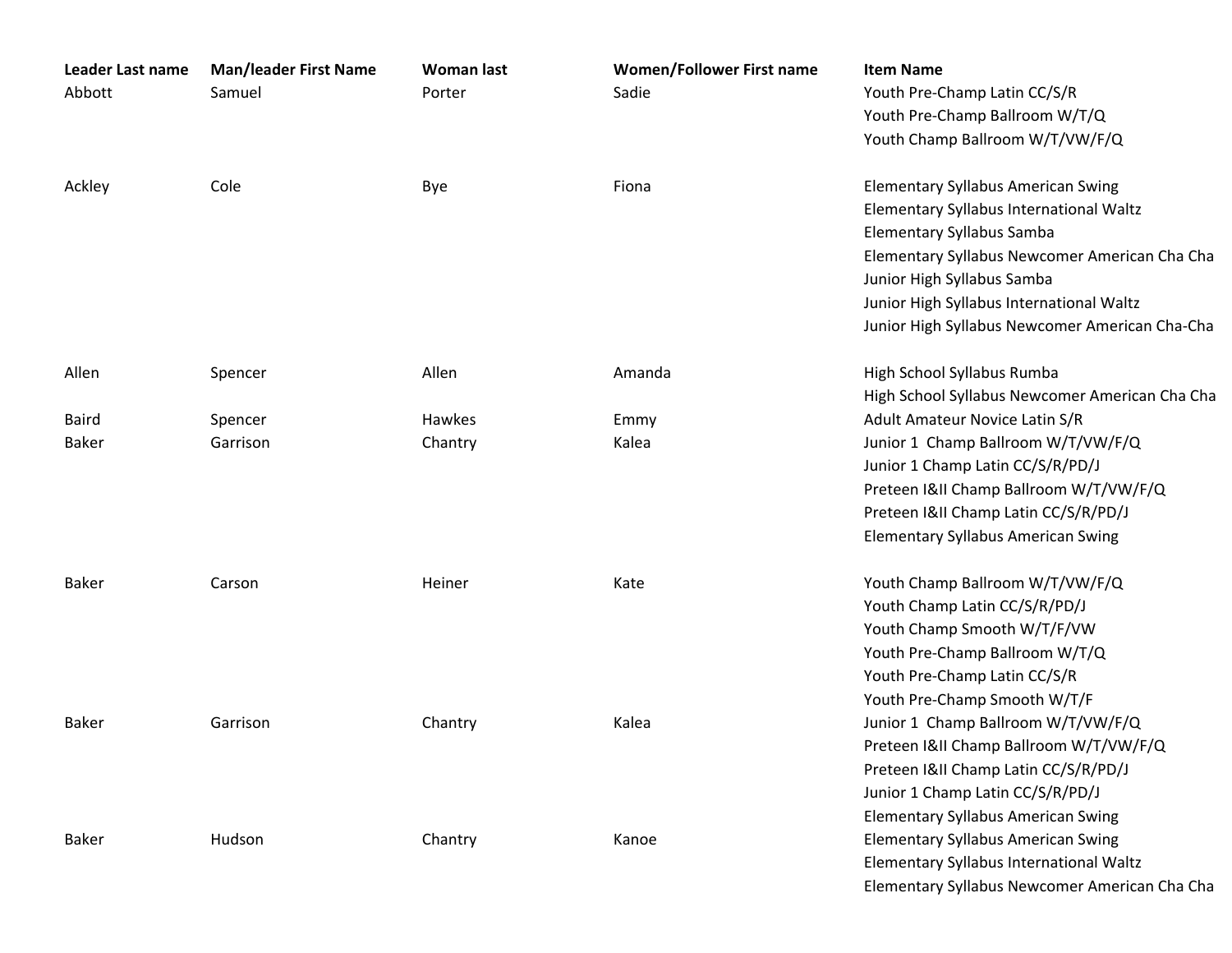| <b>Baker</b>   | <b>Bronson</b> | Huston        | Savannah | Junior High Syllabus Newcomer American Cha-Cha<br>Adult Amateur Champ Ballroom W/T/VW/F/Q<br>Youth Champ Ballroom W/T/VW/F/Q                                                                                       |
|----------------|----------------|---------------|----------|--------------------------------------------------------------------------------------------------------------------------------------------------------------------------------------------------------------------|
| Bankhead       | Porter         | McAllister    | Ashlyn   | Adult Amateur Pre-Champ Ballroom W/T/Q<br>Adult Amateur Champ Smooth W/T/F/VW<br>Youth Champ Smooth W/T/F/VW                                                                                                       |
| Benson         | Jacob          | Cox           | Katey    | Adult Amateur Novice/Pre-Champ Rhythm CC/M<br>Adult Amateur Champ Smooth W/T/F/VW<br>Adult Amateur Pre Champ Smooth W/T/F                                                                                          |
| Benson         | Adam           | Benson        | Summer   | Adult Amateur Novice Latin S/R<br>Adult Amateur Pre-Champ Latin CC/S/R                                                                                                                                             |
| <b>Bersie</b>  | Samuel         | Brinkerhoff   | Addison  | Junior 1 & 2 Open Pre-Champ Smooth W/T/F<br>Junior 2 Champ Smooth W/T/F/VW                                                                                                                                         |
| <b>Bird</b>    | Brayden        | <b>Bailey</b> | RoseMary | Adult Amateur Novice Latin S/R                                                                                                                                                                                     |
| <b>Black</b>   | Preston        | McKay         | Kezlie   | Adult Amateur Pre-Champ Latin CC/S/R<br>Junior High Syllabus International Waltz<br>Junior High Syllabus Samba<br>High School Syllabus Newcomer American Cha Cha<br>Junior High Syllabus Newcomer American Cha-Cha |
| <b>Bradley</b> | Jon            | DeLoach       | Skylar   | Preteen I&II Champ Latin CC/S/R/PD/J<br>Junior 1 Champ Latin CC/S/R/PD/J                                                                                                                                           |
| <b>Bregg</b>   | Eric           | Mendez        | Nichole  | Adult Amateur Novice Latin S/R<br>Adult Amateur Pre-Champ Latin CC/S/R                                                                                                                                             |
| <b>Bucy</b>    | Michael        | Thunell       | Alyssa   | Youth Champ Ballroom W/T/VW/F/Q<br>Youth Champ Latin CC/S/R/PD/J<br>Youth Pre-Champ Ballroom W/T/Q<br>Youth Pre-Champ Latin CC/S/R                                                                                 |
| <b>Bueno</b>   | <b>Brandon</b> | Cox           | Haven    | Adult Amateur Novice Latin S/R<br>Adult Amateur Novice Smooth W/F                                                                                                                                                  |

Elementary Syllabus Samba

Youth Pre‐Champ Latin CC/S/R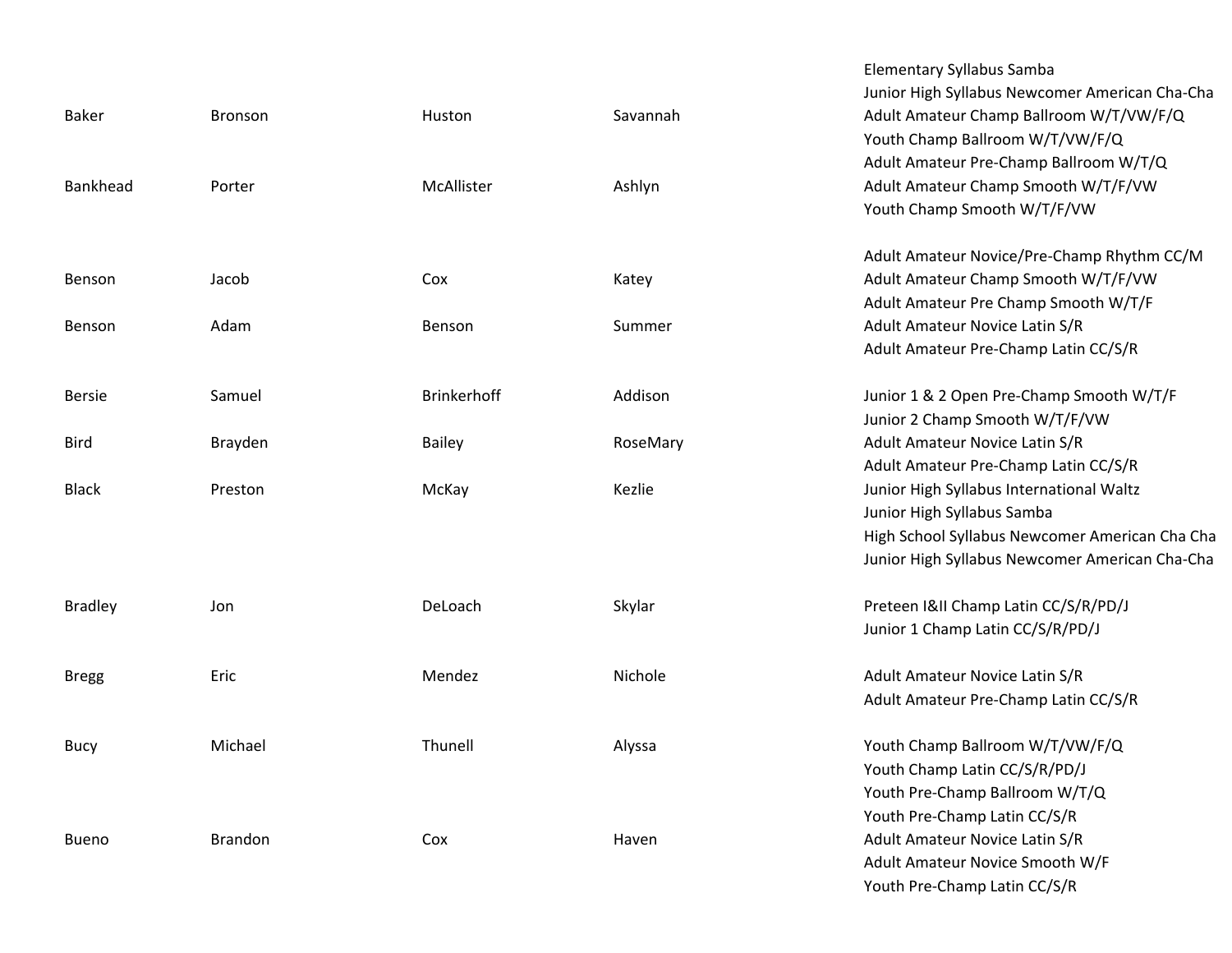|               |        |                |          | Youth Pre-Champ Smooth W/T/F                   |
|---------------|--------|----------------|----------|------------------------------------------------|
| <b>Bustos</b> | Lucas  | Jarman         | Whitney  | Adult Amateur Novice Smooth W/F                |
|               |        |                |          | Adult Amateur Novice Latin S/R                 |
|               |        |                |          | Youth Pre-Champ Latin CC/S/R                   |
| <b>Bustos</b> | Lucas  | Sonnenberg     | Maya     | Adult Amateur Novice/Pre-Champ Rhythm CC/M     |
|               |        |                |          | Youth Pre-Champ Rhythm CC/SW/M                 |
| <b>Butler</b> | Mackay | Pettis-Londono | Susana   | Adult Amateur Novice Latin S/R                 |
|               |        |                |          | Adult Amateur Novice Smooth W/F                |
|               |        |                |          | Adult Amateur Pre-Champ Latin CC/S/R           |
|               |        |                |          | Adult Amateur Pre Champ Smooth W/T/F           |
| <b>Butler</b> | Mackay | Tew            | Emily    | Adult Amateur Novice Ballroom W/Q              |
|               |        |                |          | Adult Amateur Pre-Champ Ballroom W/T/Q         |
| <b>Butler</b> | Randon | <b>Hanks</b>   | Isabella | High School Syllabus Rumba                     |
|               |        |                |          | High School Syllabus Quickstep                 |
| <b>Butler</b> | Randon | <b>Hanks</b>   | Isabella | High School Syllabus Quickstep                 |
|               |        |                |          | High School Syllabus Rumba                     |
| Call          | Kaleb  | Cowan          | Eve      | Elementary Syllabus International Waltz        |
|               |        |                |          | <b>Elementary Syllabus American Swing</b>      |
|               |        |                |          | Elementary Syllabus Newcomer American Cha Cha  |
|               |        |                |          | <b>Elementary Syllabus Samba</b>               |
|               |        |                |          | Junior High Syllabus Newcomer American Cha-Cha |
| Call          | Adam   | Wilson         | Mallory  | Junior 1 Champ Latin CC/S/R/PD/J               |
|               |        |                |          | Junior 2 Champ Latin CC/S/R/PD/J               |
| Callister     | Andrew | Purnell        | Faith    | Adult Amateur Pre-Champ Latin CC/S/R           |
|               |        |                |          | Youth Pre-Champ Latin CC/S/R                   |
| Campbell      | Travis | Knox           | Grace    | Adult Amateur Champ Ballroom W/T/VW/F/Q        |
|               |        |                |          | Adult Amateur Pre-Champ Ballroom W/T/Q         |
| Carter        | Mason  | Hart           | Darby Jo | Adult Amateur Novice Ballroom W/Q              |
|               |        |                |          | Adult Amateur Novice Latin S/R                 |
|               |        |                |          | Youth Pre-Champ Ballroom W/T/Q                 |

Youth Pre‐Champ Latin CC/S/R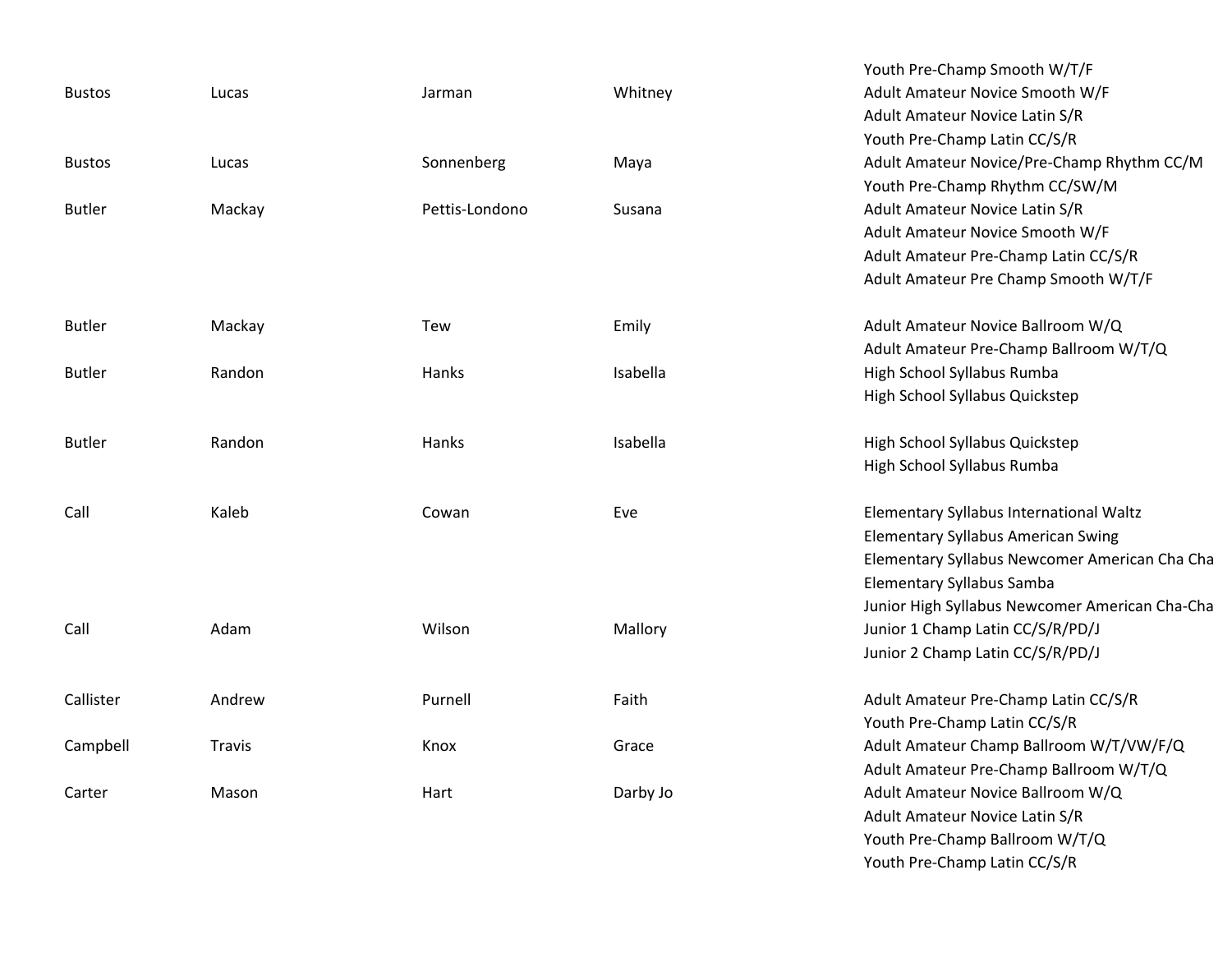| Christensen | Kendall | Davis     | Maddison | Adult Amateur Champ Ballroom W/T/VW/F/Q<br>Adult Amateur Pre-Champ Ballroom W/T/Q |
|-------------|---------|-----------|----------|-----------------------------------------------------------------------------------|
| Christensen | Parker  | LeMmon    | Rachel   | Adult Amateur Novice Latin S/R<br>Adult Amateur Pre-Champ Latin CC/S/R            |
| Christensen | Dane    | Harris    | Elsie    | Elementary Syllabus Newcomer American Cha Cha                                     |
| Christensen | Parker  | Yarbrough | Ainsley  | Adult Amateur Champ Rhythm CC/R/SW/B/M                                            |
| Christensen | Parker  | Bly       | Jaynie   | Adult Amateur Novice/Pre-Champ Rhythm CC/M<br>Adult Amateur Novice Smooth W/F     |
|             |         |           |          | Adult Amateur Pre Champ Smooth W/T/F                                              |
|             |         |           |          | Youth Pre-Champ Smooth W/T/F                                                      |
| Christensen | Parker  | Morris    | Regan    | Adult Amateur Novice Ballroom W/Q                                                 |
|             |         |           |          | Adult Amateur Pre-Champ Ballroom W/T/Q                                            |
| Clark Gee   | Marco   | Davis     | Maddison | Adult Amateur Pre Champ Smooth W/T/F                                              |
|             |         |           |          | Adult Amateur Novice Smooth W/F                                                   |
| Cornelsen   | David   | Cornelsen | Ellie    | High School Syllabus Newcomer American Cha Cha                                    |
| Crisostomo  | Logan   | Matthews  | Cydnee   | Youth Champ Latin CC/S/R/PD/J                                                     |
|             |         |           |          | Youth Pre-Champ Latin CC/S/R                                                      |
| Crisostomo  | Logan   | Matthews  | Madilyn  | Adult Amateur Pre-Champ Ballroom W/T/Q                                            |
|             |         |           |          | Adult Amateur Novice Ballroom W/Q                                                 |
|             |         |           |          | Youth Pre-Champ Ballroom W/T/Q                                                    |
|             |         |           |          | Youth Champ Ballroom W/T/VW/F/Q                                                   |
| Curtis      | Tyler   | Foss      | Lilly    | Junior 2 Champ Ballroom W/T/VW/F/Q                                                |
|             |         |           |          | Junior 2 Champ Latin CC/S/R/PD/J                                                  |
|             |         |           |          | Youth Pre-Champ Ballroom W/T/Q                                                    |
|             |         |           |          | Youth Pre-Champ Latin CC/S/R                                                      |
| Curtis      | Tyler   | Foss      | Lilly    | Junior 1 & 2 Open Pre-Champ Ballroom W/T/Q                                        |
|             |         |           |          | Junior 1 & 2 Open Pre-Champ Latin CC/S/R                                          |
| Cutler      | Xan     | Shaw      | Mila     | <b>Elementary Syllabus American Swing</b>                                         |
|             |         |           |          | Elementary Syllabus International Waltz                                           |
|             |         |           |          | Elementary Syllabus Newcomer American Cha Cha                                     |
|             |         |           |          | <b>Elementary Syllabus Samba</b>                                                  |
| Cutler      | Xan     | Siller    | Kamilah  | Junior High Syllabus International Waltz                                          |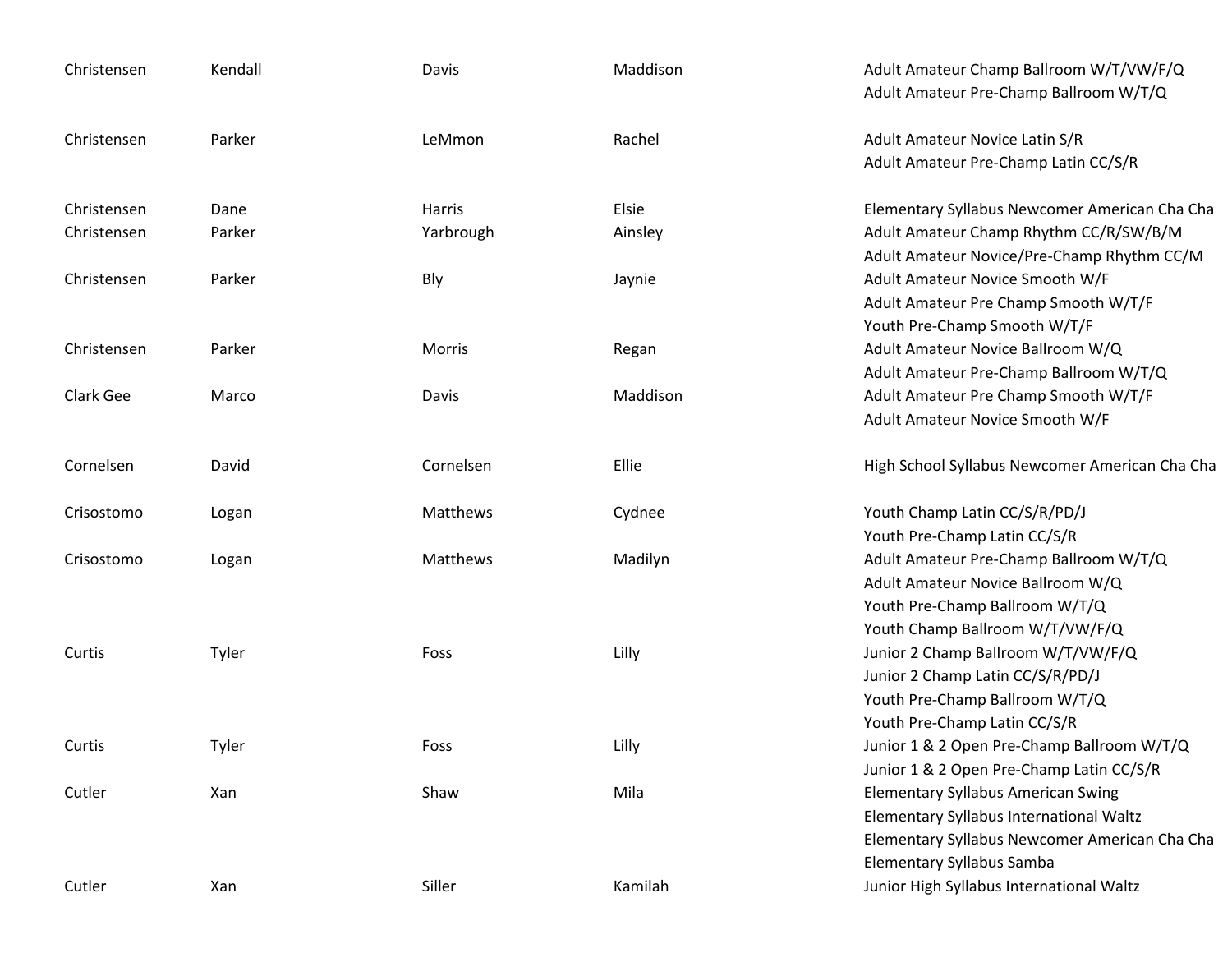|              |           |                     |         | Junior High Syllabus Newcomer American Cha-Cha |
|--------------|-----------|---------------------|---------|------------------------------------------------|
|              |           |                     |         | Junior High Syllabus Samba                     |
| Cutler       | Camden    | Fisher              | Sadie   | High School Syllabus Quickstep                 |
|              |           |                     |         | High School Syllabus Newcomer American Cha Cha |
|              |           |                     |         | Junior High Syllabus International Waltz       |
|              |           |                     |         | Junior High Syllabus Samba                     |
|              |           |                     |         | Junior High Syllabus Newcomer American Cha-Cha |
| Dahlke       | Braydon   | Ray                 | Miriam  | Youth Pre-Champ Smooth W/T/F                   |
|              |           |                     |         | Youth Champ Smooth W/T/F/VW                    |
|              |           |                     |         | Youth Pre-Champ Rhythm CC/SW/M                 |
|              |           |                     |         | Adult Amateur Champ Rhythm CC/R/SW/B/M         |
| <b>DeBry</b> | Kaiden    | Winters             | Olivia  | High School Syllabus Newcomer American Cha Cha |
|              |           |                     |         | High School Syllabus Quickstep                 |
|              |           |                     |         | High School Syllabus Rumba                     |
| Duersch      | Garin     | Green               | Laila   | High School Syllabus Rumba                     |
|              |           |                     |         | High School Syllabus Newcomer American Cha Cha |
| Eberhard     | Christian | <b>Brooks</b>       | Charlie | Youth Pre-Champ Ballroom W/T/Q                 |
| Edwards      | Matthew   | Vanderhoven-Edwards | Sarah   | Adult Amateur Champ Latin CC/S/R/PD/J          |
|              |           |                     |         | Adult Amateur Pre-Champ Latin CC/S/R           |
| Ellis        | Dexter    | Pratt               | Sarah   | Adult Amateur Novice Latin S/R                 |
|              |           |                     |         | Adult Amateur Pre-Champ Latin CC/S/R           |
| <b>Ellis</b> | Dexter    | Campbell            | Jenna   | Adult Amateur Novice Smooth W/F                |
| <b>Ellis</b> | Dexter    | Anderson            | Katrina | Adult Amateur Novice Ballroom W/Q              |
|              |           |                     |         | Adult Amateur Pre-Champ Ballroom W/T/Q         |
| England      | Mitchell  | Wheelhouse          | Kathryn | Adult Amateur Novice Ballroom W/Q              |
|              |           |                     |         | Adult Amateur Novice Smooth W/F                |
|              |           |                     |         | Adult Amateur Pre-Champ Ballroom W/T/Q         |
| England      | Mitchell  | Wheelhouse          | Kathryn | Adult Amateur Pre Champ Smooth W/T/F           |
| Everett      | Harrison  | Chantry             | Kai     | Junior 1 & 2 Open Pre-Champ Smooth W/T/F       |
|              |           |                     |         |                                                |

Junior 1 Champ Smooth W/T/F/VW Junior 2 Champ Smooth W/T/F/VW High School Syllabus Quickstep High School Syllabus Rumba Junior High Syllabus International Waltz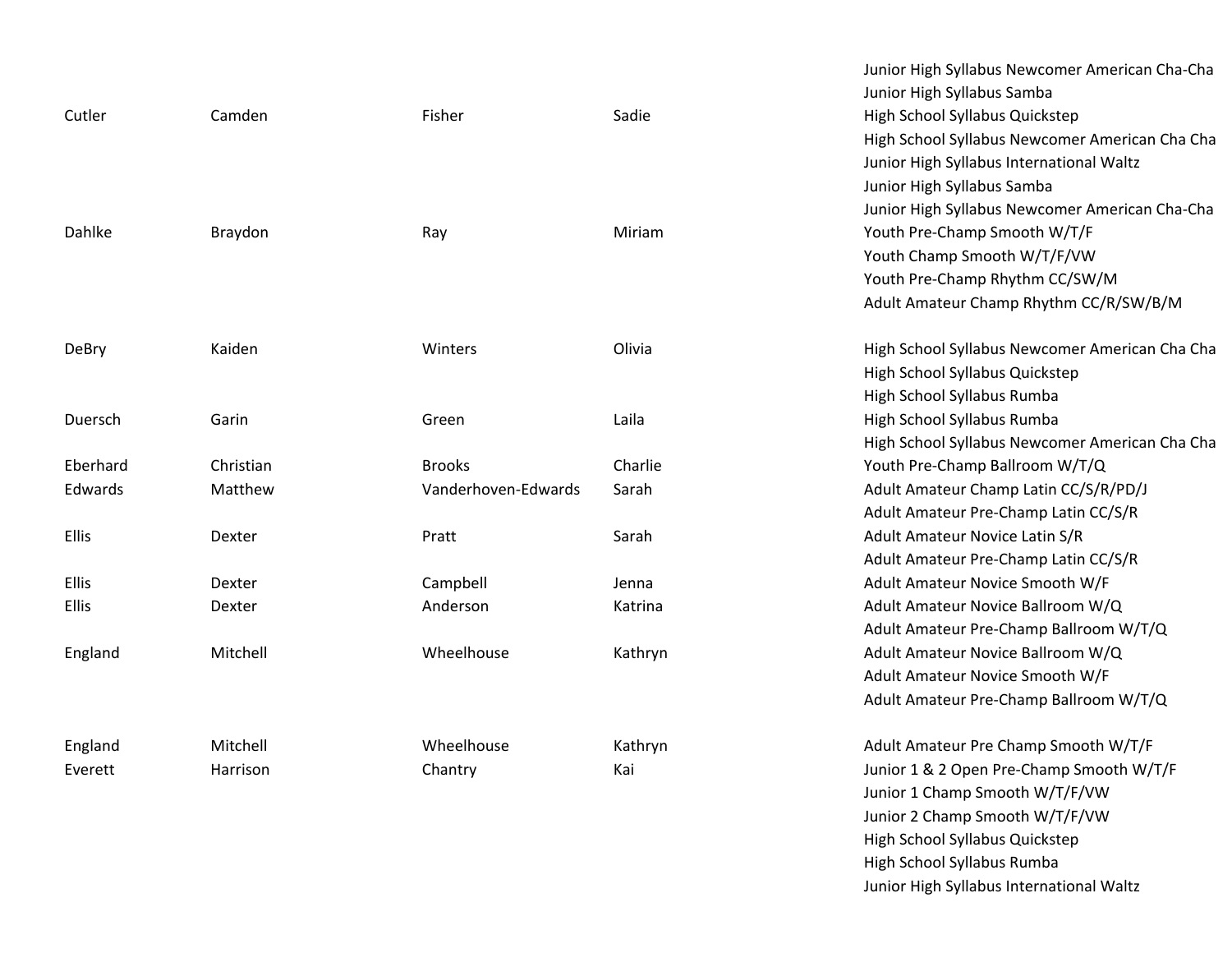## Junior High Syllabus Samba

| Fawcett  | David   | Gottfredson | Georgia Anne | High School Syllabus Quickstep                                                                                                                                     |
|----------|---------|-------------|--------------|--------------------------------------------------------------------------------------------------------------------------------------------------------------------|
| Fawcett  | James   | Call        | Emily        | Junior 2 Champ Ballroom W/T/VW/F/Q<br>Junior 1 & 2 Open Pre-Champ Latin CC/S/R<br>Youth Pre-Champ Latin CC/S/R<br>Youth Pre-Champ Ballroom W/T/Q                   |
| Ferguson | Zeke    | Ferguson    | Natalia      | Elementary Syllabus Newcomer American Cha Cha<br>Junior High Syllabus Newcomer American Cha-Cha                                                                    |
| Fisher   | Jadan   | Taylor      | Zarina       | <b>Elementary Syllabus American Swing</b><br>Elementary Syllabus International Waltz<br>Elementary Syllabus Newcomer American Cha Cha<br>Elementary Syllabus Samba |
| Fisher   | Michael | Fisher      | Ashley       | Adult Amateur Novice Latin S/R<br>Adult Amateur Pre-Champ Latin CC/S/R                                                                                             |
| Ford     | Parley  | Jolley      | Natalie      | Adult Amateur Champ Smooth W/T/F/VW<br>Youth Champ Smooth W/T/F/VW                                                                                                 |
| Foster   | John    | Somerville  | Sierra       | Adult Amateur Pre-Champ Latin CC/S/R<br>Adult Amateur Novice Latin S/R                                                                                             |
| Gardner  | Lincoln | Yardley     | Jacie        | Adult Amateur Champ Smooth W/T/F/VW<br>Adult Amateur Pre Champ Smooth W/T/F<br>Youth Champ Smooth W/T/F/VW                                                         |
| Gardner  | Logan   | Cook        | Sarah        | Adult Amateur Pre-Champ Latin CC/S/R<br>Adult Amateur Novice Latin S/R                                                                                             |
| Gee      | Marco   | Lusk        | Hannah       | Youth Champ Ballroom W/T/VW/F/Q<br>Youth Pre-Champ Ballroom W/T/Q<br>Adult Amateur Novice Ballroom W/Q                                                             |
| Gee      | Marco   | Lusk        | Hannah       |                                                                                                                                                                    |
| Gee      | Marco   | Davis       | Maddison     | Youth Champ Smooth W/T/F/VW                                                                                                                                        |
| Gifford  | Jake    | Whittington | Maquel       | High School Syllabus Quickstep<br>Junior High Syllabus International Waltz                                                                                         |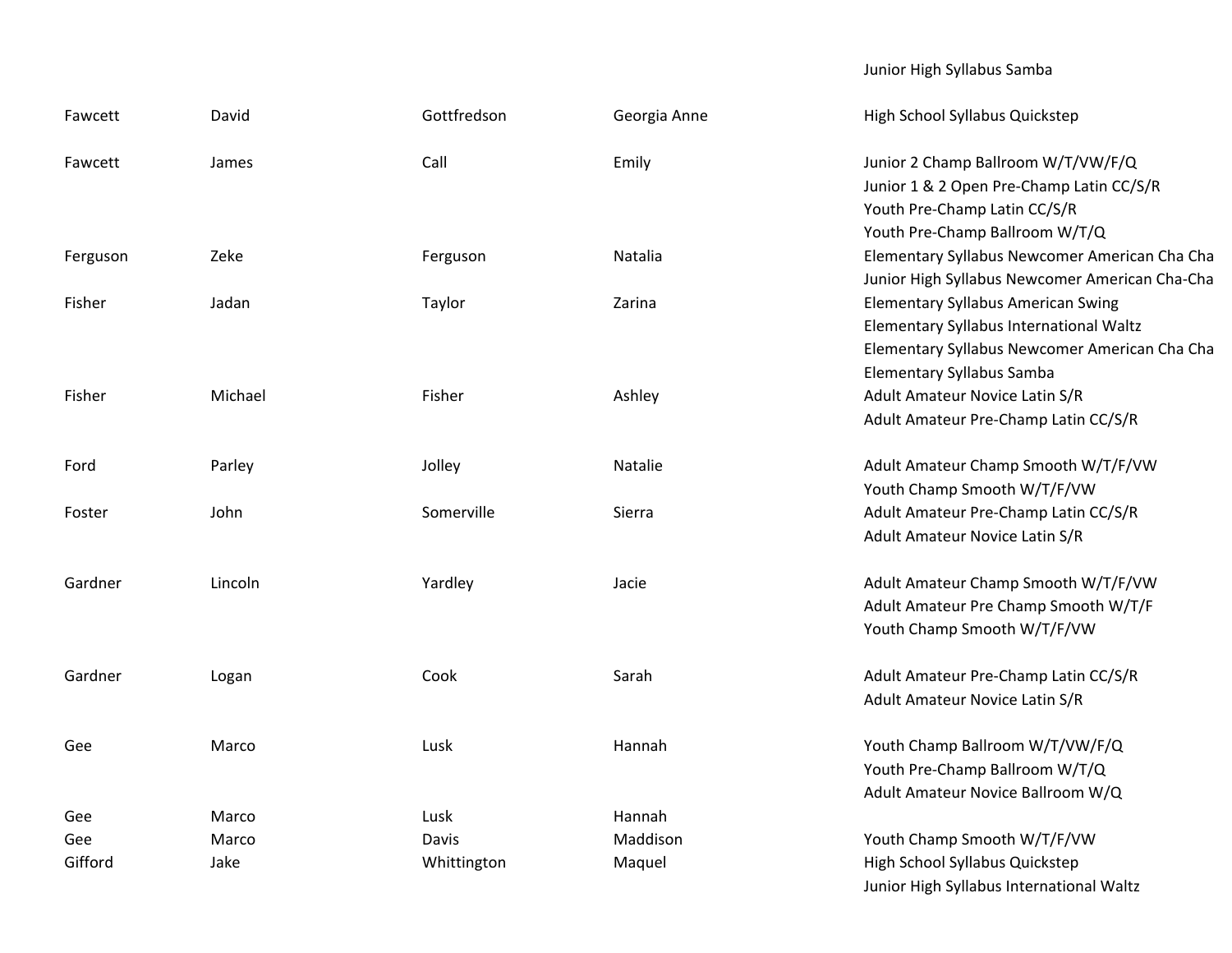| Gifford       | Jacob     | Cowan           | Olivia   | Junior 2 Champ Latin CC/S/R/PD/J<br>Junior 1 & 2 Open Pre-Champ Latin CC/S/R |
|---------------|-----------|-----------------|----------|------------------------------------------------------------------------------|
| Giftord       | Sam       | Gottfredson     | Mary     | Elementary Syllabus Newcomer American Cha Cha                                |
| Gines         | Colin     | Collings        | Calli    | Adult Amateur Novice Ballroom W/Q                                            |
|               |           |                 |          | Adult Amateur Novice Latin S/R                                               |
|               |           |                 |          | Youth Pre-Champ Ballroom W/T/Q                                               |
|               |           |                 |          | Youth Pre-Champ Latin CC/S/R                                                 |
|               |           |                 |          | Adult Amateur Pre-Champ Latin CC/S/R                                         |
| Goodrich      | Hyrum     | Goodrich        | Emily    | Adult Amateur Pre-Champ Latin CC/S/R                                         |
|               |           |                 |          | High School Syllabus Quickstep                                               |
| Harris        | Alexander | Stoddard        | Addalyn  | Junior 2 Champ Smooth W/T/F/VW                                               |
|               |           |                 |          | High School Syllabus Quickstep                                               |
|               |           |                 |          | Junior High Syllabus International Waltz                                     |
|               |           |                 |          | Junior 1 Champ Smooth W/T/F/VW                                               |
|               |           |                 |          | Youth Pre-Champ Latin CC/S/R                                                 |
| Harris        | Parker    | <b>Bazzinet</b> | Zoe      | Youth Champ Latin CC/S/R/PD/J                                                |
|               |           |                 |          | Youth Champ Smooth W/T/F/VW                                                  |
|               |           |                 |          | Youth Pre-Champ Latin CC/S/R                                                 |
|               |           |                 |          | Youth Pre-Champ Smooth W/T/F                                                 |
| <b>Harris</b> | Colbeck   | Greer           | McKynlee | Preteen I&II Champ Latin CC/S/R/PD/J                                         |
| Harris        | Colebeck  | Greer           | Mckynlee | <b>Elementary Syllabus American Swing</b>                                    |
| Harris        | Alexander | Stoddard        | Adalyn   | Junior 1 & 2 Open Pre-Champ Latin CC/S/R                                     |
|               |           |                 |          | Junior 1 & 2 Open Pre-Champ Smooth W/T/F                                     |
| Harrison      | Seth      | Yarbrough       | Ainsley  | Adult Amateur Novice Ballroom W/Q                                            |
|               |           |                 |          | Adult Amateur Novice Smooth W/F                                              |
|               |           |                 |          | Adult Amateur Pre Champ Smooth W/T/F                                         |
|               |           |                 |          | Adult Amateur Pre-Champ Ballroom W/T/Q                                       |
| Harrison      | Seth      | Yarbrough       | Aisnley  |                                                                              |
| Haslam        | Dantes    | Watson          | Scarlett | Junior 1 & 2 Open Pre-Champ Latin CC/S/R                                     |
|               |           |                 |          | Junior 1 & 2 Open Pre-Champ Ballroom W/T/Q                                   |

 2 Open Pre‐Champ Ballroom W/T/Q Junior 1 & 2 Open Pre‐Champ Smooth W/T/F Junior 2 Champ Smooth W/T/F/VW Junior 2 Champ Ballroom W/T/VW/F/Q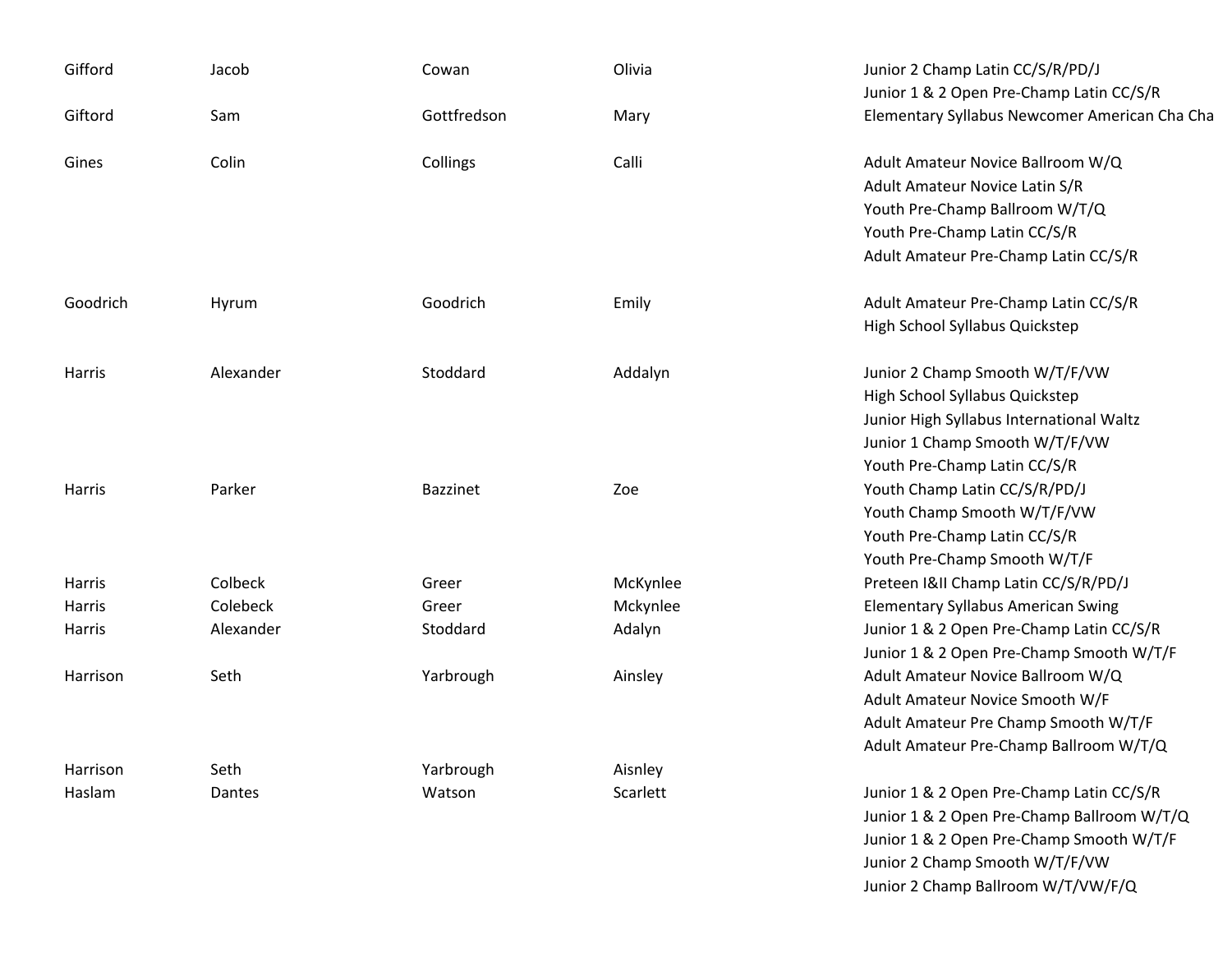|         |         |             |                 | Junior 2 Champ Latin CC/S/R/PD/J               |
|---------|---------|-------------|-----------------|------------------------------------------------|
| Haslam  | Malek   | Haslam      | Andromeda       | Preteen I&II Champ Ballroom W/T/VW/F/Q         |
|         |         |             |                 | Preteen I&II Champ Latin CC/S/R/PD/J           |
|         |         |             |                 | Junior 1 & 2 Pre-Champ Rhythm CC/SW/M          |
| Haslam  | Travian | <b>Bucy</b> | Aislynn         | Junior 1 & 2 Open Pre-Champ Latin CC/S/R       |
|         |         |             |                 | Junior 1 & 2 Open Pre-Champ Ballroom W/T/Q     |
|         |         |             |                 | Junior 1 & 2 Open Pre-Champ Smooth W/T/F       |
| Hassel  | Isaac   | Hassel      | Sarah           | Adult Amateur Novice Ballroom W/Q              |
|         |         |             |                 | Adult Amateur Pre-Champ Ballroom W/T/Q         |
| Heaton  | Jordan  | Wilcox      | Eleanor         | Youth Champ Latin CC/S/R/PD/J                  |
|         |         |             |                 | Youth Champ Ballroom W/T/VW/F/Q                |
|         |         |             |                 | Youth Pre-Champ Ballroom W/T/Q                 |
|         |         |             |                 | Youth Pre-Champ Latin CC/S/R                   |
| Heaton  | Alex    | Adams       | Nina            | Youth Pre-Champ Latin CC/S/R                   |
|         |         |             |                 | Youth Pre-Champ Smooth W/T/F                   |
|         |         |             |                 | Adult Amateur Pre Champ Smooth W/T/F           |
|         |         |             |                 | Adult Amateur Pre-Champ Latin CC/S/R           |
| Heaton  | Alex    | Adams       | Nina            | Adult Amateur Champ Smooth W/T/F/VW            |
| Higgins | Adam    | Poll        | Andee           | Youth Pre-Champ Latin CC/S/R                   |
| Higgins | Adam    | Poll        | Andee           | Junior 1 & 2 Open Pre-Champ Latin CC/S/R       |
| Hinton  | Adrian  | Young       | <b>Briaunna</b> | High School Syllabus Newcomer American Cha Cha |
|         |         |             |                 | High School Syllabus Quickstep                 |
|         |         |             |                 | High School Syllabus Rumba                     |
| Holyoak | Matthew | Ackley      | <b>Brooke</b>   | Junior 1 & 2 Open Pre-Champ Latin CC/S/R       |
| Holyoak | Matthew | Ackley      | <b>Brooke</b>   | Youth Pre-Champ Latin CC/S/R                   |
| Holyoak | Mathew  | Cowan       | Olivia          | Junior 1 & 2 Open Pre-Champ Ballroom W/T/Q     |
|         |         |             |                 | Junior 2 Champ Ballroom W/T/VW/F/Q             |
|         |         |             |                 | Youth Pre-Champ Ballroom W/T/Q                 |
| Hooper  | Cy      | Delton      | Eleonore        | High School Syllabus Quickstep                 |
|         |         |             |                 | High School Syllabus Newcomer American Cha Cha |
|         |         |             |                 | High School Syllabus Rumba                     |
|         |         |             |                 | Junior High Syllabus International Waltz       |

Junior High Syllabus Newcomer American Cha‐Cha

Junior High Syllabus Samba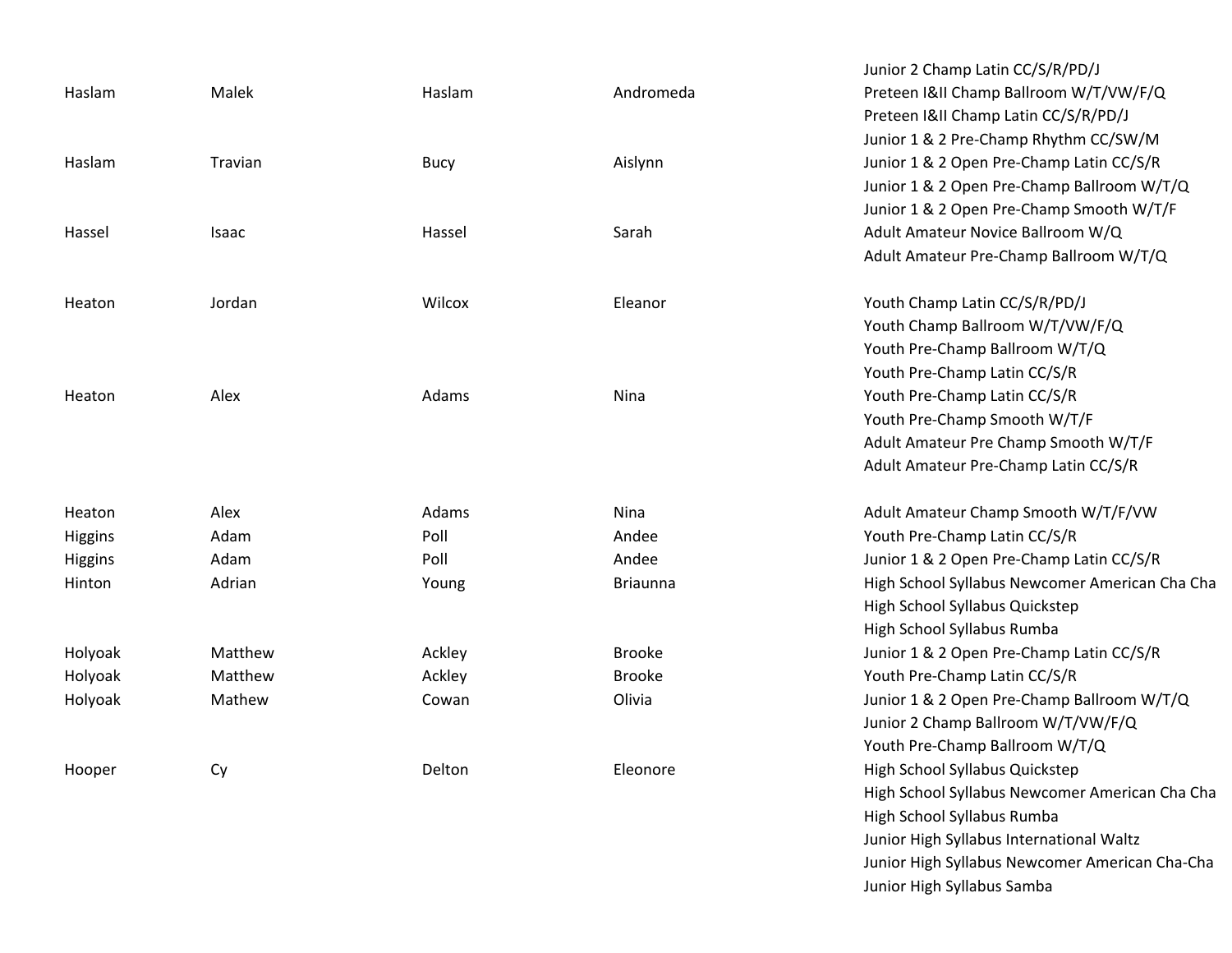| Hooper                       | Carter                          | Hathaway                  | Carlee                       | Junior 1 & 2 Open Pre-Champ Latin CC/S/R<br>Junior 2 Champ Smooth W/T/F/VW<br>Youth Champ Smooth W/T/F/VW<br>Youth Pre-Champ Latin CC/S/R<br>Youth Pre-Champ Smooth W/T/F                                         |
|------------------------------|---------------------------------|---------------------------|------------------------------|-------------------------------------------------------------------------------------------------------------------------------------------------------------------------------------------------------------------|
| Huber                        | Ben                             | Osai                      | Grace                        | Youth Pre-Champ Smooth W/T/F                                                                                                                                                                                      |
| Hudson                       | Joshua                          | Bradshaw                  | Maia                         | Youth Champ Smooth W/T/F/VW<br>Junior High Syllabus International Waltz<br>High School Syllabus Quickstep                                                                                                         |
| Hunter                       | Coby                            | Peterson                  | Jacee                        | Adult Amateur Champ Smooth W/T/F/VW<br>Adult Amateur Pre Champ Smooth W/T/F                                                                                                                                       |
| Hunter<br>Hutchinson<br>Ingo | Coby<br><b>Brennan</b><br>Casey | Thompson<br>Lusk<br>Oates | Elisabeth<br>Hannah<br>Sarah | <b>Adult Cabaret</b><br>Adult Amateur Novice Smooth W/F<br>Junior 2 Champ Ballroom W/T/VW/F/Q<br>Junior 2 Champ Latin CC/S/R/PD/J<br>Youth Champ Ballroom W/T/VW/F/Q<br>Youth Champ Latin CC/S/R/PD/J             |
| Judd                         | Ethan                           | Cornelsen                 | Ellie                        | Junior High Syllabus Samba                                                                                                                                                                                        |
| Judd                         | Caleb                           | Christensen               | Kyra                         | High School Syllabus Rumba<br>Youth Champ Ballroom W/T/VW/F/Q<br>Youth Champ Latin CC/S/R/PD/J<br>Youth Pre-Champ Latin CC/S/R                                                                                    |
| Klemetson                    | David                           | Morgan                    | Taylor                       | Youth Pre-Champ Ballroom W/T/Q<br>Youth Pre-Champ Latin CC/S/R                                                                                                                                                    |
| Klemetson                    | David                           | Morgan                    | Taylor                       | Junior 1 & 2 Open Pre-Champ Latin CC/S/R<br>Junior 1 & 2 Open Pre-Champ Ballroom W/T/Q                                                                                                                            |
| Kuehn                        | Jasher                          | <b>Bond</b>               | Emily                        | Adult Amateur Novice Latin S/R<br>Adult Amateur Novice Smooth W/F<br>Adult Amateur Pre Champ Smooth W/T/F<br>Adult Amateur Pre-Champ Latin CC/S/R<br>Youth Pre-Champ Latin CC/S/R<br>Youth Pre-Champ Smooth W/T/F |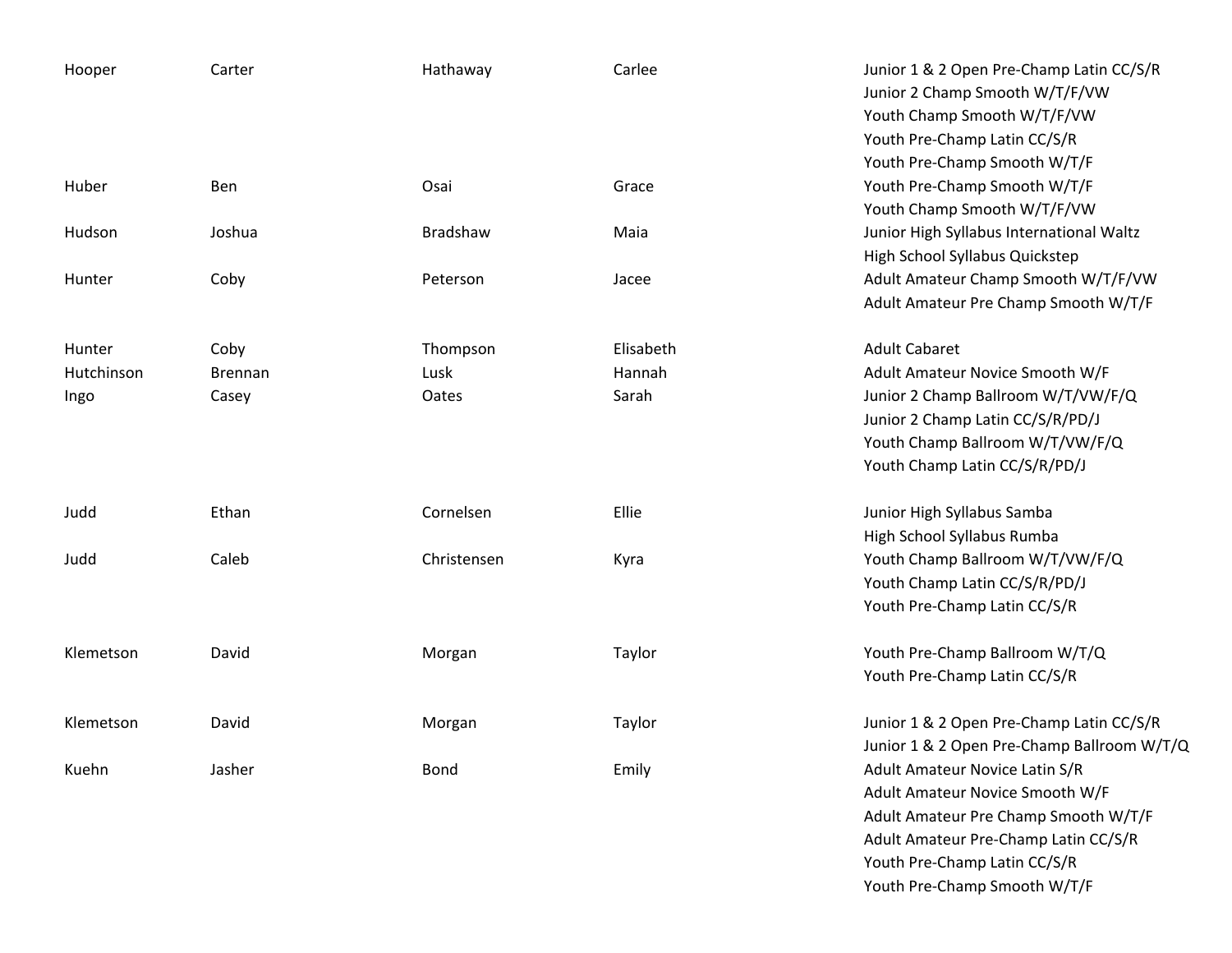| Kyle<br>Lambert | TJ<br>Sky     | <b>Brunson</b><br>Conlin | Mina<br>Hannah | Adult Amateur Champ Ballroom W/T/VW/F/Q<br>High School Syllabus Newcomer American Cha Cha                                                              |
|-----------------|---------------|--------------------------|----------------|--------------------------------------------------------------------------------------------------------------------------------------------------------|
| Lamph           | Nate          | Callister                | Abigail        | High School Syllabus Rumba<br>Junior High Syllabus International Waltz<br>Junior High Syllabus Samba<br>Junior High Syllabus Newcomer American Cha-Cha |
| Lamph           | Samuel        | Forsberg                 | Grace          | Adult Amateur Novice Ballroom W/Q                                                                                                                      |
|                 |               |                          |                | Adult Amateur Novice Smooth W/F                                                                                                                        |
|                 |               |                          |                | Adult Amateur Pre Champ Smooth W/T/F                                                                                                                   |
|                 |               |                          |                | Adult Amateur Pre-Champ Ballroom W/T/Q                                                                                                                 |
|                 |               |                          |                | Youth Pre-Champ Ballroom W/T/Q                                                                                                                         |
|                 |               |                          |                | Youth Pre-Champ Smooth W/T/F                                                                                                                           |
| Lamph           | Samuel        | Zentz                    | Gloria         | Adult Amateur Novice Latin S/R                                                                                                                         |
|                 |               |                          |                | Adult Amateur Pre-Champ Latin CC/S/R                                                                                                                   |
|                 |               |                          |                | Youth Pre-Champ Latin CC/S/R                                                                                                                           |
| Lindgren        | Caleb         | Jorgensen                | Caroline       | Adult Amateur Novice Latin S/R                                                                                                                         |
|                 |               |                          |                | Adult Amateur Pre-Champ Latin CC/S/R                                                                                                                   |
| Lott            | Anthony       | Hathaway                 | Cambree        | Adult Amateur Novice Latin S/R                                                                                                                         |
|                 |               |                          |                | Youth Champ Latin CC/S/R/PD/J                                                                                                                          |
|                 |               |                          |                | Youth Pre-Champ Latin CC/S/R                                                                                                                           |
| Lott            | Anthony       | Slater                   | Julie          | Adult Amateur Novice Ballroom W/Q                                                                                                                      |
|                 |               |                          |                | Adult Amateur Novice Smooth W/F                                                                                                                        |
|                 |               |                          |                | Youth Pre-Champ Ballroom W/T/Q                                                                                                                         |
|                 |               |                          |                | Youth Pre-Champ Smooth W/T/F                                                                                                                           |
| Lowe            | <b>Brian</b>  | Wilson                   | Sara           | Youth Pre-Champ Smooth W/T/F                                                                                                                           |
|                 |               |                          |                | Youth Pre-Champ Latin CC/S/R                                                                                                                           |
|                 |               |                          |                | Youth Pre-Champ Ballroom W/T/Q                                                                                                                         |
|                 |               |                          |                | Youth Champ Smooth W/T/F/VW                                                                                                                            |
|                 |               |                          |                | Youth Champ Ballroom W/T/VW/F/Q                                                                                                                        |
| Madsen          | Isaac         | <b>Boekweg</b>           | Jessica        | Adult Amateur Novice Smooth W/F                                                                                                                        |
|                 |               |                          |                | Adult Amateur Pre Champ Smooth W/T/F                                                                                                                   |
| Maier           | Benson        | Thompson                 | Elisabeth      | Adult Amateur Champ Latin CC/S/R/PD/J                                                                                                                  |
| Moe             | <b>Braden</b> | Judd                     | Heather        | Elementary Syllabus International Waltz                                                                                                                |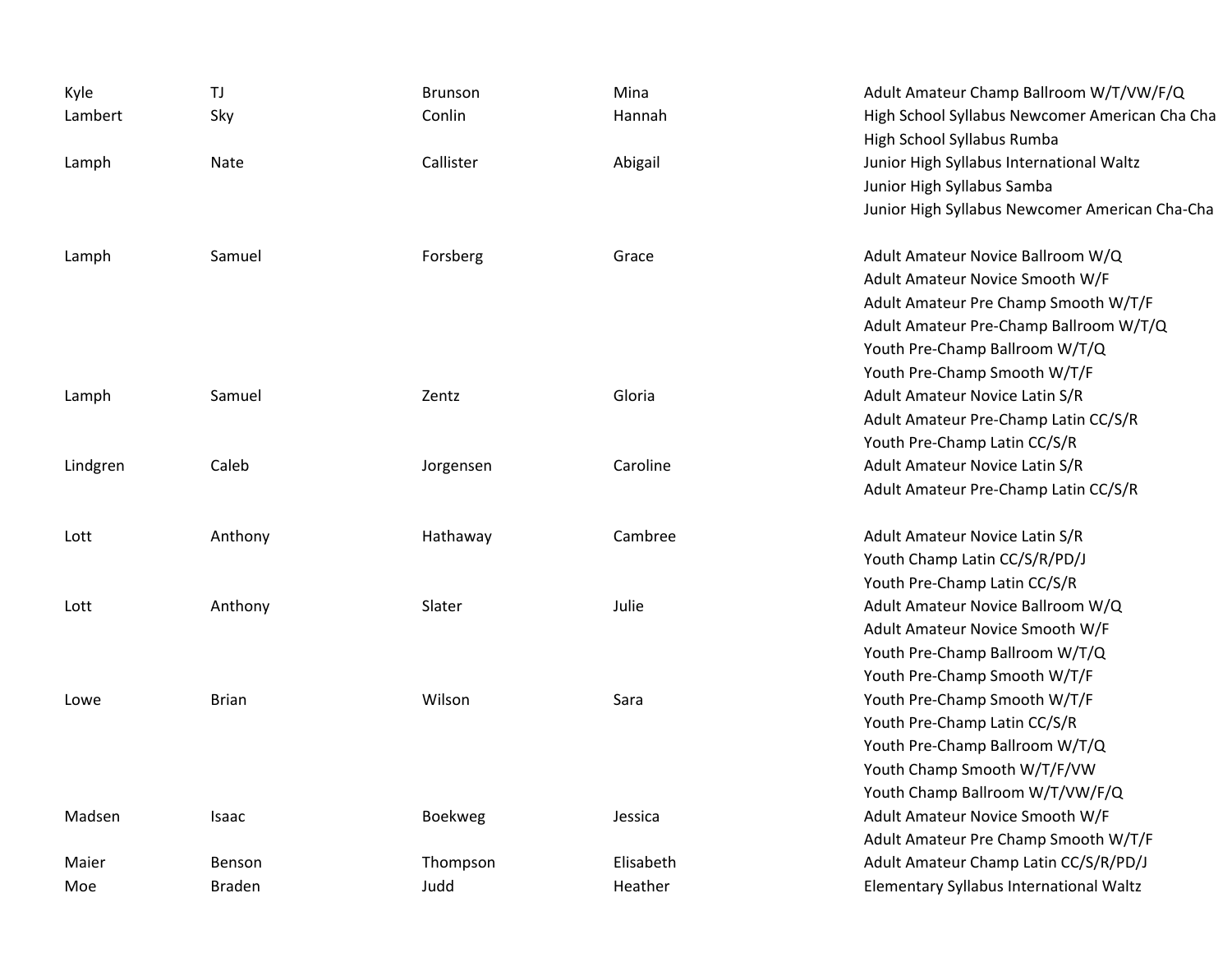|               |               |            |          | Elementary Syllabus Samba<br>Junior High Syllabus Samba |
|---------------|---------------|------------|----------|---------------------------------------------------------|
| Moe           | Tristan       | Safarova   | Margaret | Adult Amateur Champ Latin CC/S/R/F                      |
|               |               |            |          | Adult Amateur Champ Rhythm CC/R/                        |
|               |               |            |          | Adult Amateur Pre-Champ Latin CC/S                      |
| Moe           | Tristan       | Safarova   | Margaret |                                                         |
| Moe           | <b>Braden</b> | Cornelsen  | Ellie    | Junior High Syllabus International Wa                   |
|               |               |            |          | Junior High Syllabus Newcomer Amer                      |
| Moon          | Jared         | Pratt      | Sarah    | Adult Amateur Novice Ballroom W/Q                       |
|               |               |            |          | Adult Amateur Novice Smooth W/F                         |
|               |               |            |          | Adult Amateur Pre-Champ Ballroom \                      |
| Morgan        | Michael       | Safsten    | Sarah    | Adult Amateur Champ Smooth W/T/I                        |
|               |               |            |          | Adult Amateur Pre Champ Smooth W                        |
|               |               |            |          | Adult Amateur Pre-Champ Latin CC/S                      |
|               |               |            |          | Adult Amateur Champ Latin CC/S/R/F                      |
| Near          | Tanner        | Blackburn  | Kara     | Adult Amateur Champ Latin CC/S/R/F                      |
|               |               |            |          | Adult Amateur Pre-Champ Latin CC/S                      |
| <b>Nieves</b> | Kade          | Maxfield   | Sydney   | High School Syllabus Newcomer Ame                       |
|               |               |            |          | High School Syllabus Quickstep                          |
|               |               |            |          | High School Syllabus Rumba                              |
| Olivares      | Austin        | Rawlings   | Lizzie   | High School Syllabus Newcomer Ame                       |
|               |               |            |          | High School Syllabus Quickstep                          |
|               |               |            |          | High School Syllabus Rumba                              |
| Parker        | Sam           | Ririe      | Lucy     | Junior 1 & 2 Open Pre-Champ Ballroo                     |
|               |               |            |          | Youth Pre-Champ Ballroom W/T/Q                          |
| Patterson     | Jerron        | Harris     | Hannah   | Adult Amateur Novice Smooth W/F                         |
|               |               |            |          | Adult Amateur Novice Ballroom W/Q                       |
|               |               |            |          | Adult Amateur Pre Champ Smooth W                        |
| Perez         | Jose          | Sonnenberg | Maya     | Youth Pre-Champ Rhythm CC/SW/M                          |
|               |               |            |          | Vouth Champ Latin CC/C/D/DD/L                           |

Elementary Syllabus Newcomer American Cha Cha Elementary Syllabus Samba Junior High Syllabus Samba Adult Amateur Champ Latin CC/S/R/PD/J Adult Amateur Champ Rhythm CC/R/SW/B/M Adult Amateur Pre‐Champ Latin CC/S/R Junior High Syllabus International Waltz Junior High Syllabus Newcomer American Cha‐Cha Adult Amateur Novice Smooth W/F Adult Amateur Pre‐Champ Ballroom W/T/Q Adult Amateur Champ Smooth W/T/F/VW Adult Amateur Pre Champ Smooth W/T/F Adult Amateur Pre‐Champ Latin CC/S/R Adult Amateur Champ Latin CC/S/R/PD/J Adult Amateur Champ Latin CC/S/R/PD/J Adult Amateur Pre‐Champ Latin CC/S/R High School Syllabus Newcomer American Cha Cha High School Syllabus Quickstep High School Syllabus Rumba High School Syllabus Newcomer American Cha Cha High School Syllabus Quickstep High School Syllabus Rumba Junior 1 & 2 Open Pre-Champ Ballroom W/T/Q Youth Pre‐Champ Ballroom W/T/Q Adult Amateur Novice Smooth W/F Adult Amateur Novice Ballroom W/Q Adult Amateur Pre Champ Smooth W/T/F Youth Pre‐Champ Rhythm CC/SW/M Youth Champ Latin CC/S/R/PD/J

Youth Pre‐Champ Latin CC/S/R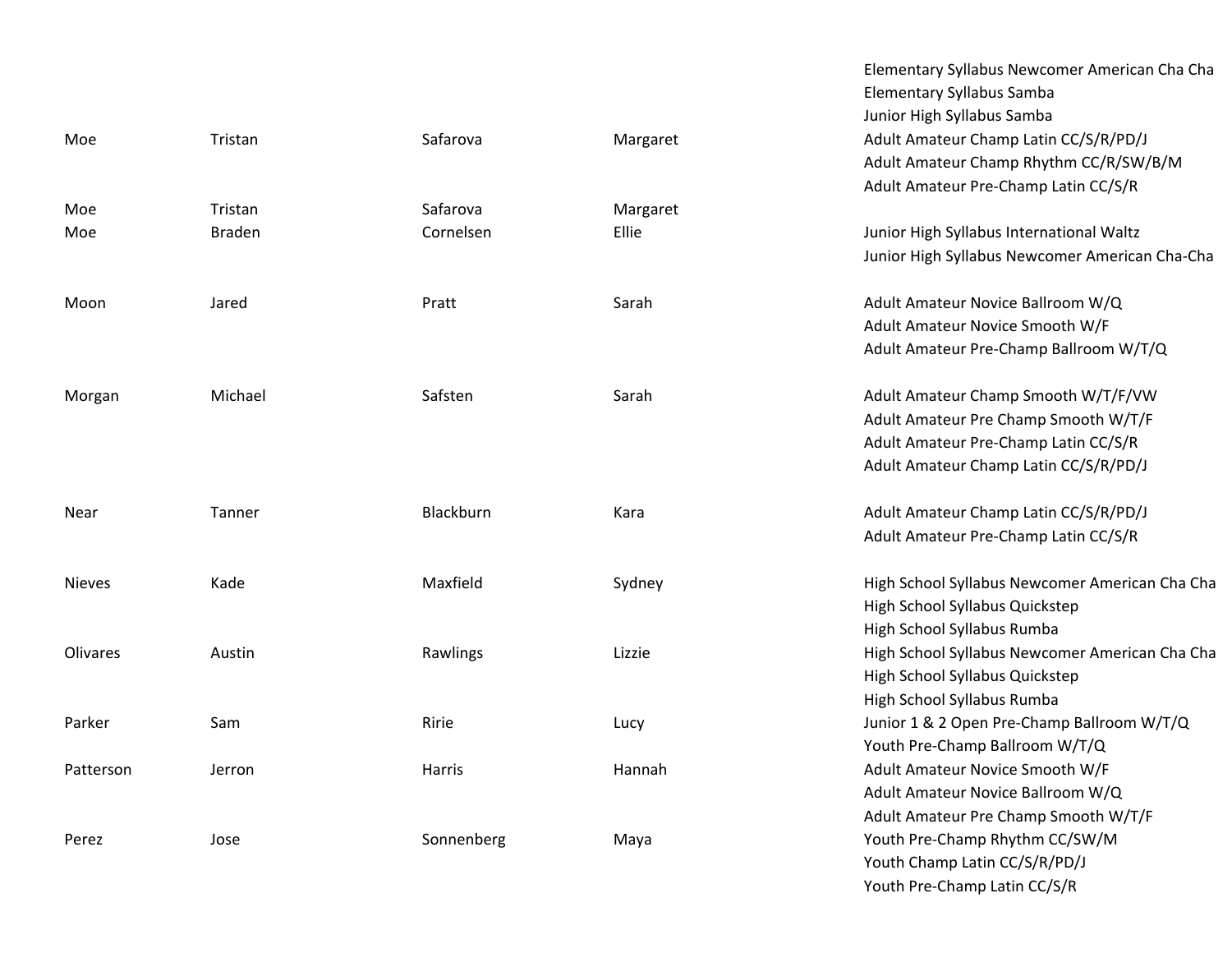| Petrov   | Maxim        | Van Cott       | Avery        | Preteen I&II Champ Latin CC/S/R/PD/J           |
|----------|--------------|----------------|--------------|------------------------------------------------|
| Phillips | Jaxon        | Seely          | Rebekah      | Adult Amateur Pre-Champ Latin CC/S/R           |
| Phippen  | Jackson      | Casper         | Kiaya        | Adult Amateur Novice Smooth W/F                |
|          |              |                |              | Adult Amateur Pre Champ Smooth W/T/F           |
| Powell   | Noah         | Webster        | Hannah       | High School Syllabus Newcomer American Cha Cha |
|          |              |                |              | High School Syllabus Quickstep                 |
|          |              |                |              | High School Syllabus Rumba                     |
| Rallison | Matthew      | Adams          | Zaida        | Adult Amateur Novice Latin S/R                 |
|          |              |                |              | Adult Amateur Pre-Champ Latin CC/S/R           |
| Reedy    | Parker       | Greisen        | Abigail      | Adult Amateur Novice Ballroom W/Q              |
|          |              |                |              | Adult Amateur Novice Latin S/R                 |
|          |              |                |              | Adult Amateur Pre-Champ Ballroom W/T/Q         |
|          |              |                |              | Adult Amateur Pre-Champ Latin CC/S/R           |
| Reichert | Dallin       | Schuck         | Aubreelyn    | Adult Amateur Novice Latin S/R                 |
| Reichert | Dallin       | Schuck         | Aubreelyn    |                                                |
| Reichert | Dallin       | Schuck         | Aubreelyn    | Adult Amateur Novice Latin S/R                 |
| Reichert | Dallin       | Schuck         | Aubreelyn    |                                                |
| Reynolds | Bentley      | Egbert         | TaLyn        | Adult Amateur Champ Ballroom W/T/VW/F/Q        |
|          |              |                |              | Adult Amateur Pre-Champ Ballroom W/T/Q         |
| Roberts  | Chad         | Adams          | Izabel       | Junior High Syllabus Newcomer American Cha-Cha |
| Roberts  | David        | <b>Brielle</b> | Christiansen | Youth Champ Ballroom W/T/VW/F/Q                |
|          |              |                |              | Youth Pre-Champ Latin CC/S/R                   |
|          |              |                |              | Adult Amateur Novice Latin S/R                 |
|          |              |                |              | Adult Amateur Pre-Champ Ballroom W/T/Q         |
| ROjo     | Cesar        | <b>Morales</b> | Anna         | Adult Amateur Champ Latin CC/S/R/PD/J          |
| rowell   | seth         | prestwich      | reghan       | Adult Amateur Novice/Pre-Champ Rhythm CC/M     |
|          |              |                |              | Youth Pre-Champ Rhythm CC/SW/M                 |
| Ruebish  | Malachi      | Gwilliam       | Rebecca      | Junior 1 & 2 Open Pre-Champ Latin CC/S/R       |
|          |              |                |              | Youth Pre-Champ Latin CC/S/R                   |
| Rustad   | <b>Brady</b> | Koski          | Kate         | Youth Champ Ballroom W/T/VW/F/Q                |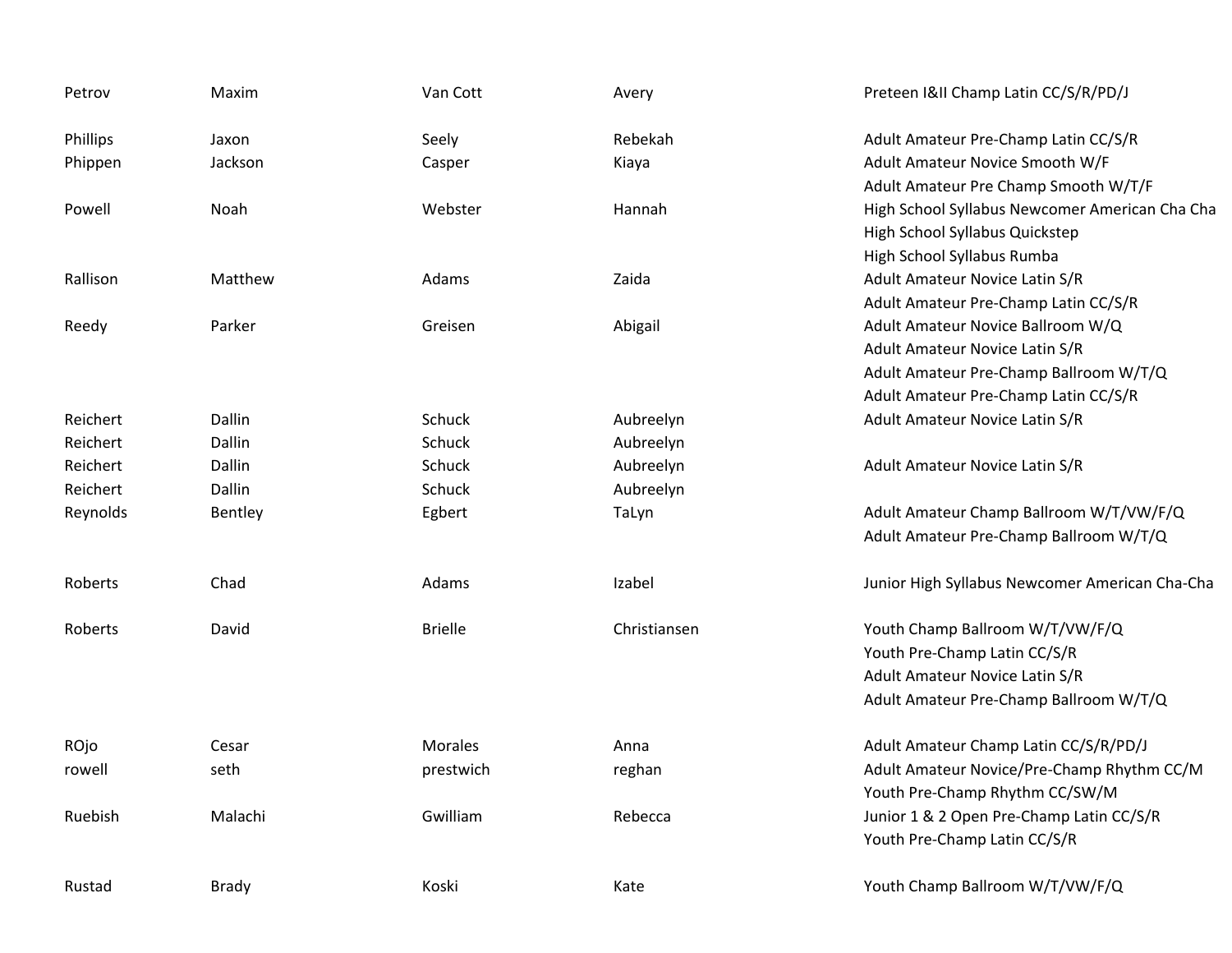|             |              |              |            | Youth Pre-Champ Ballroom W/T/Q                 |
|-------------|--------------|--------------|------------|------------------------------------------------|
| Rustad      | <b>Brady</b> | Koski        | Kate       |                                                |
| Sakar       | Zedan        | Call         | Devri      | High School Syllabus Newcomer American Cha Cha |
|             |              |              |            | High School Syllabus Quickstep                 |
|             |              |              |            | Junior High Syllabus International Waltz       |
|             |              |              |            | Junior High Syllabus Samba                     |
|             |              |              |            | Junior High Syllabus Newcomer American Cha-Cha |
| Sapp        | Jacob        | Lewis        | Kate Lewis | Junior 1 & 2 Open Pre-Champ Ballroom W/T/Q     |
|             |              |              |            | Youth Pre-Champ Ballroom W/T/Q                 |
|             |              |              |            | High School Syllabus Rumba                     |
|             |              |              |            | Junior High Syllabus Samba                     |
| Scattergood | Aidan        | Haslam       | Andromeda  | Junior 1 Champ Ballroom W/T/VW/F/Q             |
|             |              |              |            | Junior 1 & 2 Open Pre-Champ Ballroom W/T/Q     |
|             |              |              |            | Junior 1 & 2 Open Pre-Champ Smooth W/T/F       |
|             |              |              |            | Junior 1 Champ Smooth W/T/F/VW                 |
| Scribner    | Noah         | <b>Ricks</b> | Ella       | Junior 2 Champ Ballroom W/T/VW/F/Q             |
|             |              |              |            | Junior 2 Champ Latin CC/S/R/PD/J               |
|             |              |              |            | Youth Pre-Champ Ballroom W/T/Q                 |
|             |              |              |            | Youth Pre-Champ Latin CC/S/R                   |
| Scribner    | Noah         | Ruiz         | Sophia     | Junior 2 Champ Smooth W/T/F/VW                 |
|             |              |              |            | Youth Pre-Champ Smooth W/T/F                   |
| Scribner    | Noah         | Ricks        | Ella       | Junior 1 & 2 Open Pre-Champ Ballroom W/T/Q     |
|             |              |              |            | Junior 1 & 2 Open Pre-Champ Latin CC/S/R       |
| Scribner    | Noah         | Ruiz         | Sophia     | Junior 1 & 2 Open Pre-Champ Smooth W/T/F       |
| Seiuli      | Isaac        | Clark        | Lucy       | High School Syllabus Newcomer American Cha Cha |
|             |              |              |            | High School Syllabus Quickstep                 |
|             |              |              |            | High School Syllabus Rumba                     |
| Shippen     | Garrett      | Taggart      | Ella       |                                                |
|             |              |              |            | Adult Amateur Champ Smooth W/T/F/VW            |
|             |              |              |            | Adult Amateur Dro Champ Cmaath W/T/E           |

Adult Amateur Pre Champ Smooth W/T/F Youth Pre‐Champ Smooth W/T/F Youth Champ Smooth W/T/F/VW Youth Pre‐Champ Latin CC/S/R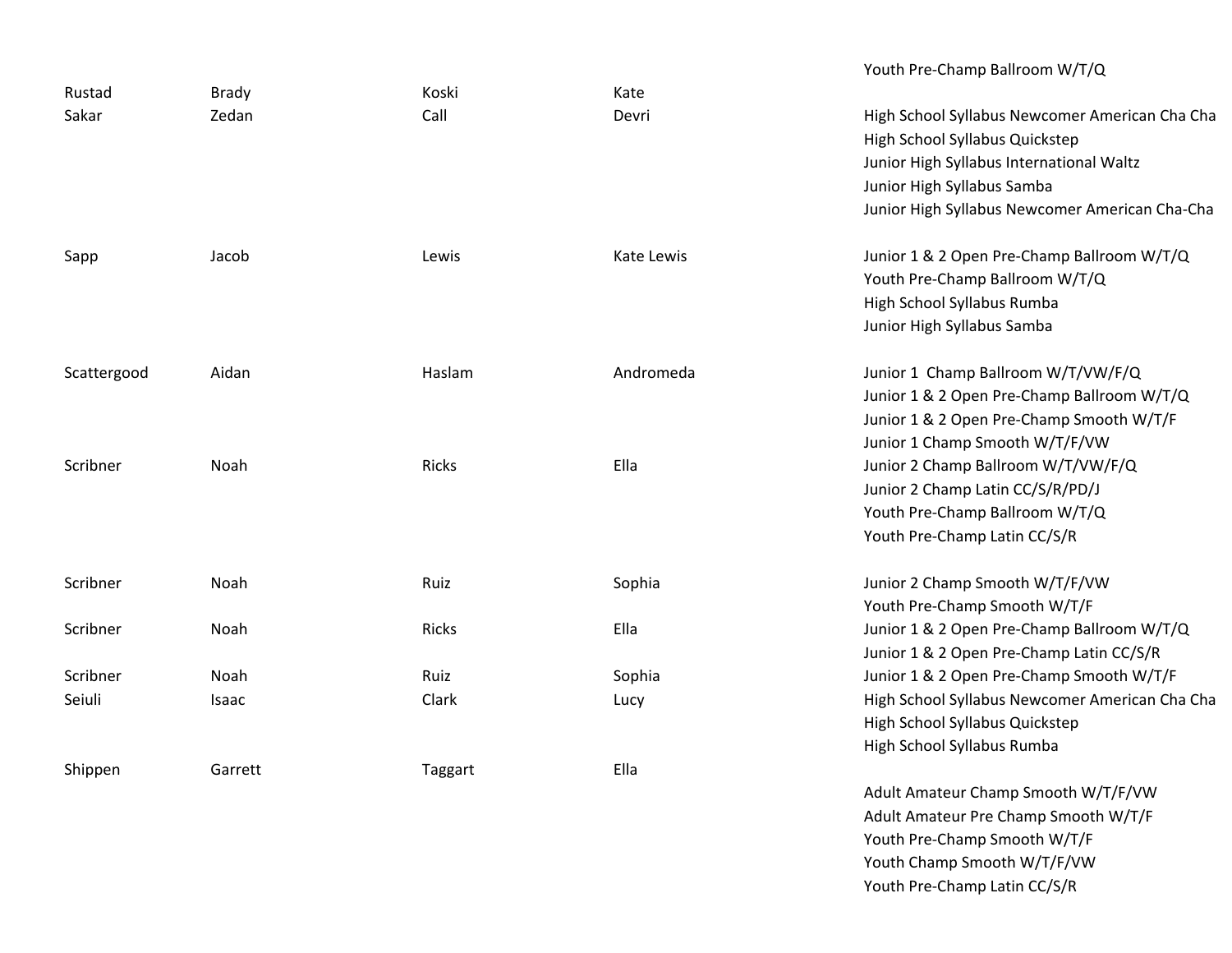|         |         |            |         | Adult Amateur Pre-Champ Latin CC/S/R           |
|---------|---------|------------|---------|------------------------------------------------|
| Shippen | Garrett | Hathaway   | Cambree | Adult Amateur Champ Ballroom W/T/VW/F/Q        |
|         |         |            |         | Adult Amateur Novice Ballroom W/Q              |
|         |         |            |         | Adult Amateur Pre-Champ Ballroom W/T/Q         |
|         |         |            |         | Youth Champ Ballroom W/T/VW/F/Q                |
|         |         |            |         | Youth Pre-Champ Ballroom W/T/Q                 |
| Shull   | Michael | Shull      | Ashley  | Adult Amateur Champ Rhythm CC/R/SW/B/M         |
|         |         |            |         | Adult Amateur Novice/Pre-Champ Rhythm CC/M     |
| Simkins | Mason   | Fujii      | Yuka    | Adult Amateur Champ Smooth W/T/F/VW            |
|         |         |            |         | Adult Amateur Champ Latin CC/S/R/PD/J          |
| Smith   | Max     | Crittenden | Lexi    | Adult Amateur Novice Ballroom W/Q              |
|         |         |            |         | Adult Amateur Novice Latin S/R                 |
|         |         |            |         | Adult Amateur Pre-Champ Ballroom W/T/Q         |
|         |         |            |         | Adult Amateur Pre-Champ Latin CC/S/R           |
| Smith   | Ethan   | Thunell    | Alyssa  | Junior 2 Champ Smooth W/T/F/VW                 |
|         |         |            |         | Youth Champ Smooth W/T/F/VW                    |
|         |         |            |         | Youth Pre-Champ Smooth W/T/F                   |
| Smith   | Noah    | Chantry    | Keilani | Junior High Syllabus Newcomer American Cha-Cha |
|         |         |            |         | Junior High Syllabus Samba                     |
|         |         |            |         | <b>Elementary Syllabus Samba</b>               |
|         |         |            |         | Elementary Syllabus Newcomer American Cha Cha  |
|         |         |            |         | Elementary Syllabus International Waltz        |
|         |         |            |         | <b>Elementary Syllabus American Swing</b>      |
|         |         |            |         | Junior High Syllabus International Waltz       |
| Smith   | Ethan   | Thunell    | Alyssa  | Junior 1 & 2 Open Pre-Champ Smooth W/T/F       |
| Smith   | Tayden  | Thompson   | Anna    | Junior 1 Champ Latin CC/S/R/PD/J               |
|         |         |            |         | Preteen I&II Champ Ballroom W/T/VW/F/Q         |
|         |         |            |         | Preteen I&II Champ Latin CC/S/R/PD/J           |
|         |         |            |         | Junior 1 Champ Ballroom W/T/VW/F/Q             |
| Snow    | Stephen | McRae      | Megan   | Adult Amateur Pre-Champ Ballroom W/T/Q         |
|         |         |            |         | Adult Amateur Pre-Champ Latin CC/S/R           |
|         |         |            |         | Adult Amateur Novice Latin S/R                 |
|         |         |            |         | Adult Amateur Novice Ballroom W/Q              |
| Stanley | Ryker   | Bitton     | Kallie  | Junior 1 & 2 Open Pre-Champ Latin CC/S/R       |
|         |         |            |         |                                                |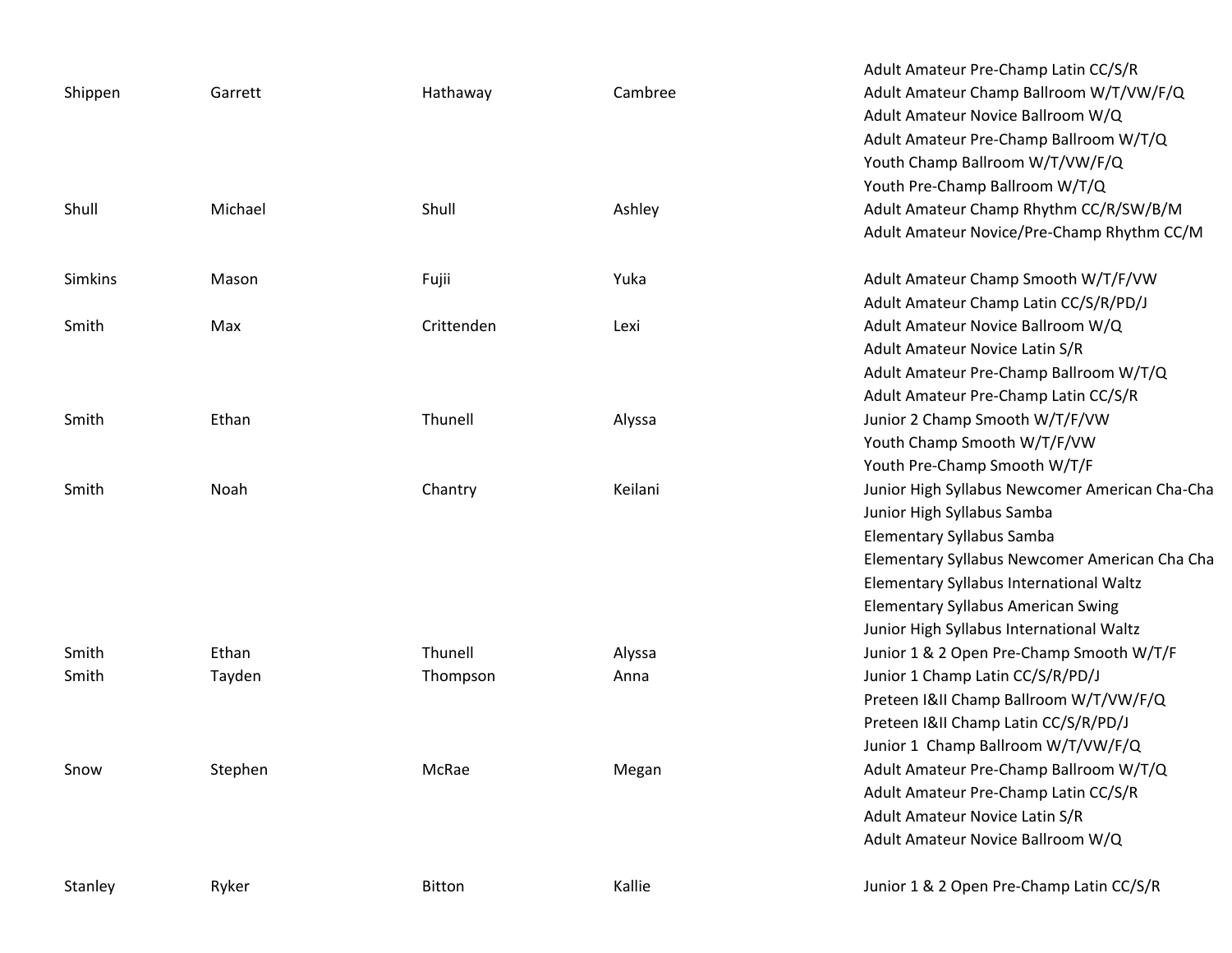Junior 1 & 2 Open Pre‐Champ Smooth W/T/F Youth Pre‐Champ Latin CC/S/R Youth Pre‐Champ Smooth W/T/F High School Syllabus Quickstep

| Steel     | Josh     | Jarvis         | Taylor        | High School Syllabus Newcomer American Cha Cha |
|-----------|----------|----------------|---------------|------------------------------------------------|
|           |          |                |               | High School Syllabus Quickstep                 |
|           |          |                |               | High School Syllabus Rumba                     |
| Strommen  | Justin   | <b>Boekweg</b> | Jennifer      | Adult Amateur Novice Smooth W/F                |
|           |          |                |               | Adult Amateur Pre Champ Smooth W/T/F           |
|           |          |                |               | Adult Amateur Pre-Champ Ballroom W/T/Q         |
| Taylor    | Gabe     | Goodrich       | Sarah         | Elementary Syllabus International Waltz        |
|           |          |                |               | Elementary Syllabus Newcomer American Cha Cha  |
| Thayer    | William  | Ruiz           | Gabriela      | Youth Champ Ballroom W/T/VW/F/Q                |
|           |          |                |               | Youth Pre-Champ Ballroom W/T/Q                 |
|           |          |                |               | Youth Pre-Champ Latin CC/S/R                   |
| Thompson  | Jacob    | Fox            | Katelyn       | Junior 1 & 2 Open Pre-Champ Ballroom W/T/Q     |
|           |          |                |               | Junior 1 & 2 Open Pre-Champ Latin CC/S/R       |
|           |          |                |               | Junior 2 Champ Ballroom W/T/VW/F/Q             |
| Thunell   | Trevor   | <b>Barlow</b>  | Isabelle      | High School Syllabus Newcomer American Cha Cha |
|           |          |                |               | High School Syllabus Quickstep                 |
|           |          |                |               | High School Syllabus Rumba                     |
|           |          |                |               | Junior High Syllabus International Waltz       |
|           |          |                |               | Junior High Syllabus Samba                     |
| Timashev  | Nicholas | Matthews       | Avery         | Junior High Syllabus Samba                     |
|           |          |                |               | Elementary Syllabus Samba                      |
| Tuoti     | Greg     | Tuoti          | Shivonne      | Adult Amateur Novice Ballroom W/Q              |
| Valentine | Matthew  | <b>Brunson</b> | Mina          | Adult Amateur Champ Latin CC/S/R/PD/J          |
|           |          |                |               | Adult Amateur Pre-Champ Latin CC/S/R           |
| Valentine | Matthew  | Maier          | Lucy          | Adult Amateur Champ Ballroom W/T/VW/F/Q        |
| Vance     | Trevor   | Johnson        | <b>Brooke</b> | Adult Amateur Pre-Champ Latin CC/S/R           |
| Weaver    | Jadon    | Bergantz       | Daniela       | High School Syllabus Rumba                     |